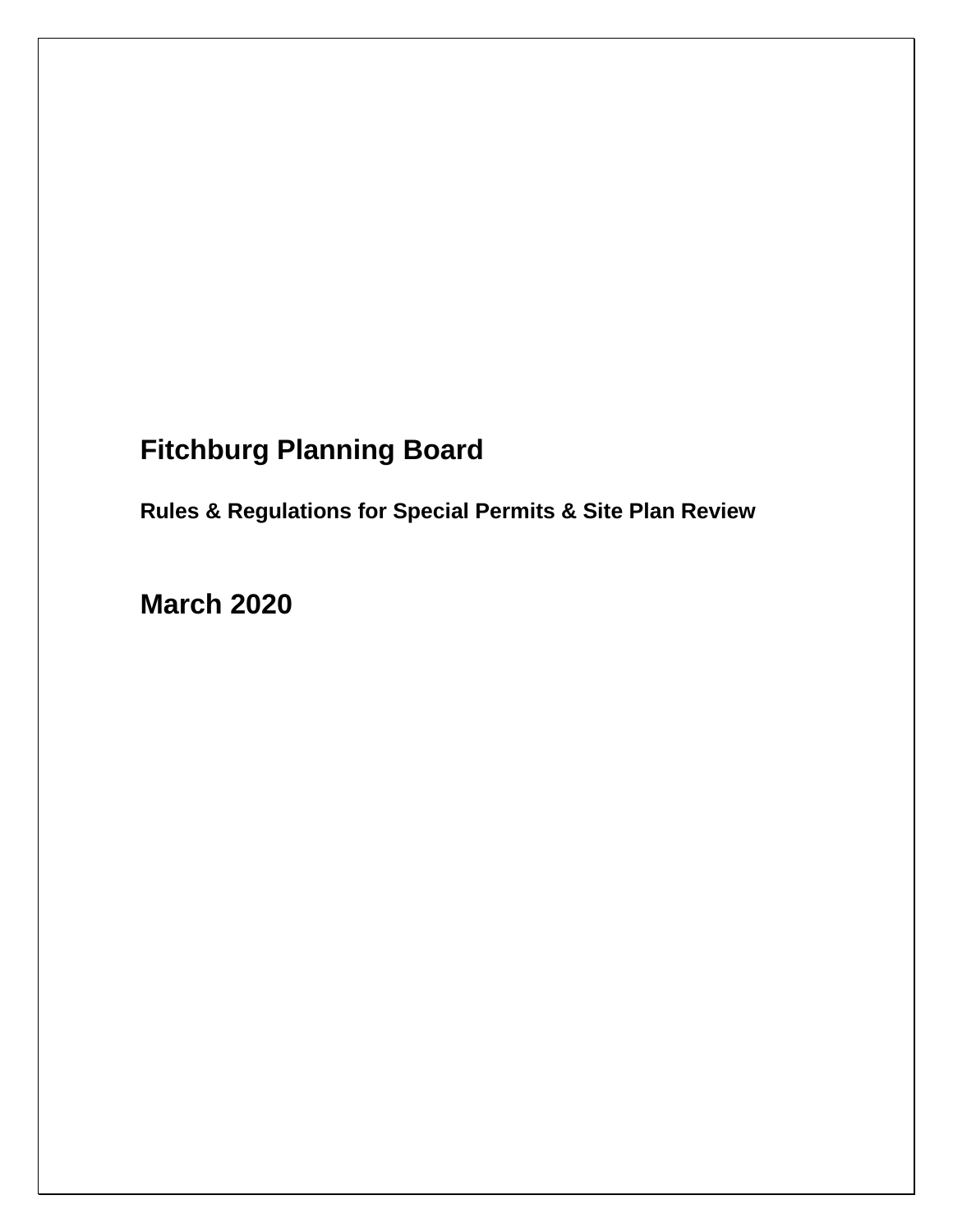| I. GENERAL                                                                                                                                                                                                                                                                                                                                                                                      | 1                                |
|-------------------------------------------------------------------------------------------------------------------------------------------------------------------------------------------------------------------------------------------------------------------------------------------------------------------------------------------------------------------------------------------------|----------------------------------|
| Purpose                                                                                                                                                                                                                                                                                                                                                                                         | 1                                |
| <b>II. SPECIAL PERMITS</b><br>Authority<br>Pre-Application procedure (optional)<br>Application procedure<br>Plan requirements<br>Fees<br>Review by Other Boards and Departments<br><b>Public Hearing</b><br>Withdrawal of Application<br><b>Review Fees</b><br><b>Special Requirements for Certain</b><br><b>Types of Special Permits</b><br>Waivers<br><b>Modifications of Special Permits</b> | 1<br>1<br>1223333<br>5<br>8<br>8 |
| III. SITE PLAN REVIEW                                                                                                                                                                                                                                                                                                                                                                           | 9                                |
| Authority                                                                                                                                                                                                                                                                                                                                                                                       | 9                                |
| <b>Application Procedure</b>                                                                                                                                                                                                                                                                                                                                                                    | 9                                |
| Plan requirements                                                                                                                                                                                                                                                                                                                                                                               | 9                                |
| Major/Minor site plan                                                                                                                                                                                                                                                                                                                                                                           | 9                                |
| Fees                                                                                                                                                                                                                                                                                                                                                                                            | 9                                |
| Waivers                                                                                                                                                                                                                                                                                                                                                                                         | 10                               |
| Site Plan Criteria                                                                                                                                                                                                                                                                                                                                                                              | 10                               |
| Site Plan Review decision                                                                                                                                                                                                                                                                                                                                                                       | 10                               |
| Lapse of Site Plan Approval                                                                                                                                                                                                                                                                                                                                                                     | 10                               |
| <b>APPENDIX</b>                                                                                                                                                                                                                                                                                                                                                                                 | 11                               |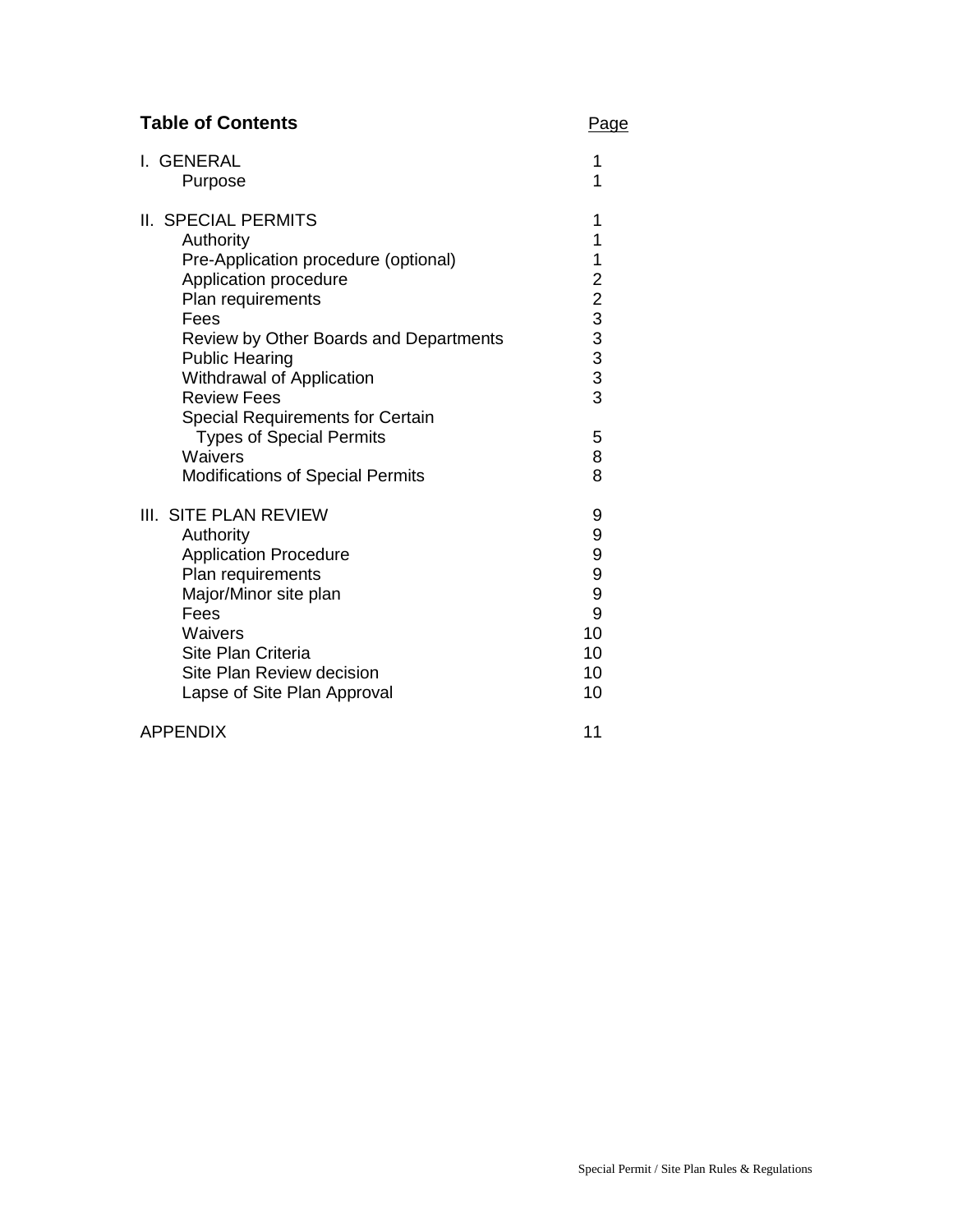# **I. GENERAL**

# PURPOSE

The purpose of these rules and regulations is to establish procedures and provide clear guidelines for the smooth administration of the Special Permit and Site Plan Review function, when the Planning Board is acting as the Special Permit Granting Authority or Site Plan Review authority under the Fitchburg Zoning Ordinance.

These rules and regulations are not a complete statement of all rules and procedures applicable to the Planning Board. Additional requirements are specified in the Fitchburg Zoning Ordinance (Chapter 181 of the City Code), in State law, and in the Board's Subdivision Rules and Regulations. In cases of inconsistency between these rules and the Zoning Ordinance, the Ordinance shall govern. In cases of inconsistency between these rules or the Zoning Ordinance and State law, the State law shall govern.

# **II. SPECIAL PERMITS**

# **AUTHORITY**

These Rules and Regulations are adopted by the Planning Board under the authority in M.G.L. Ch. 40A, Section 9 and Section 181.937 of the Fitchburg Zoning Ordinance. These Rules & Regulations become effective upon their adoption by majority vote by the Planning Board at a public meeting, and supersede all previous Special Permit Regulations of the Board, which are hereby repealed. These Rules & Regulations are subject to revision from time to time by the Fitchburg Planning Board and may be amended by majority vote of the Board.

# VOLUNTARY PRE-APPLICATION MEETING (OPTIONAL)

Special Permit applicants are encouraged to discuss proposed applications with Community Development Department staff prior to a formal submission. A pre-application meeting may include Community Development Department staff and other departments and boards. The purpose of the pre-application meeting is to review the application submittal requirements of a particular proposal, discuss potential issues and to allow prospective applicants to ask questions about the development review process.

The applicant may submit a concept plan of a proposed development for the Planning Board's informal review and comment at a posted Planning Board meeting. The purpose of this meeting is to inform the Board about a future application and to identify issues to be addressed during the permitting process. No binding commitments shall be made by the Board at a pre-application meeting. The submission of a concept plan shall not be considered a formal application.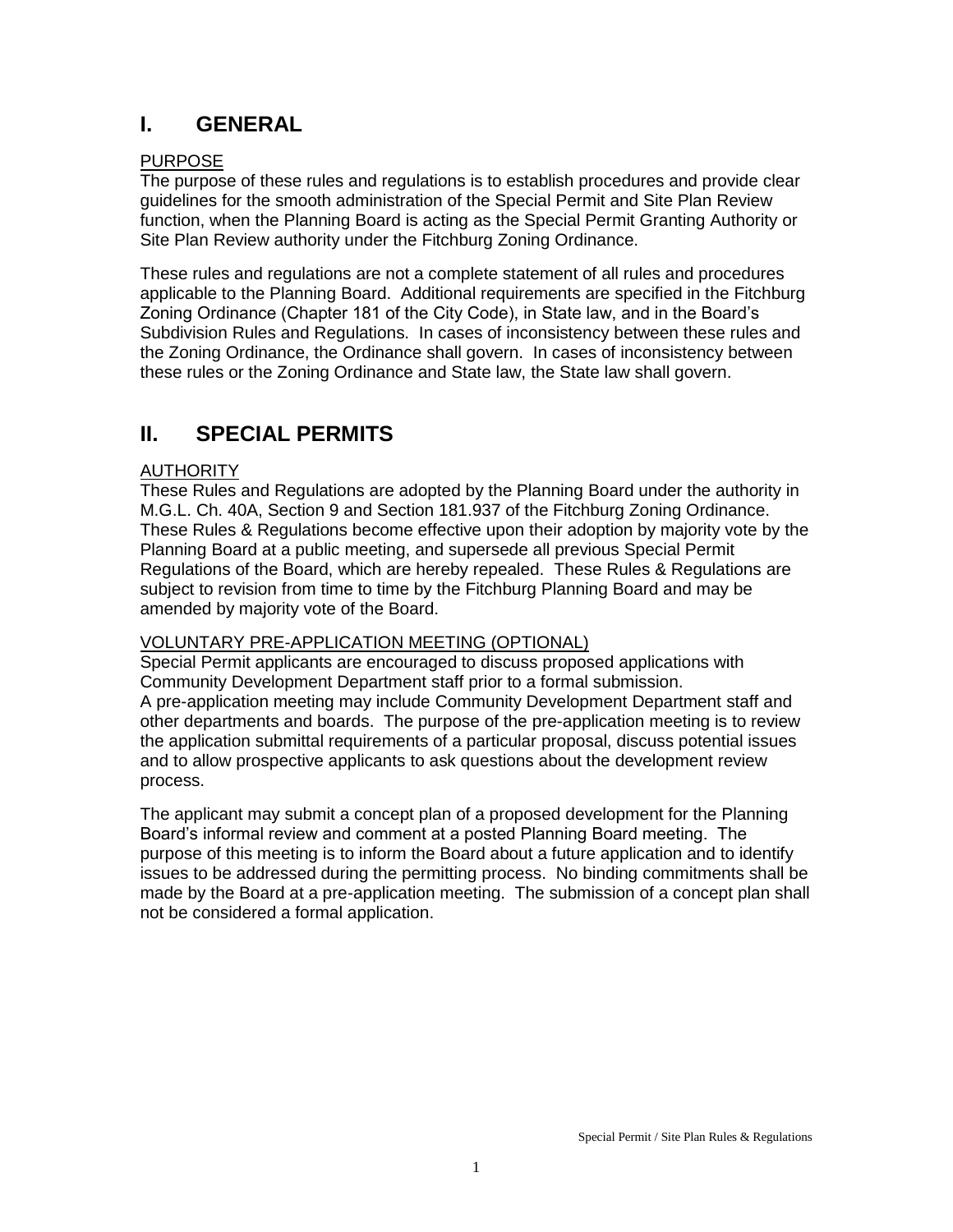# APPLICATION PROCEDURE

Any applicant (person, corporation, partnership, etc.) who desires to obtain a Special Permit from the Planning Board shall file with the Board all of the items listed below:

- Application form (See Appendix)
- Letter of Zoning Determination from the Building Commissioner to properly categorize the proposed use within the Zoning Ordinance.
- Tax Compliance Certificate from Treasurer's Office
- Three paper copies and a digital (.PDF) copy of a site plan showing information listed under "Plan Requirements" below, (with any request for waivers of site plan requirements)
- Application fee (see below)

Community Development Department staff will review application materials for completeness prior to forwarding a copy of the Application with the City Clerk's office. An application shall not be deemed complete until all copies of required information and the application fee have been filed, or a waiver of the applicable requirements is requested in writing.

# PLAN REQUIREMENTS

Site plans accompanying Special Permit applications and Site Plan Review applications shall be prepared by a Massachusetts Registered Professional Land Surveyor or Professional Engineer, or other professional as approved by the Planning Board. The plan's dimensions and scales shall be adequate to determine that all requirements are met and to make a complete analysis and evaluation of the proposal. Where large plans are submitted (for example,  $24" x 36"$ ) applicants shall submit a reduced (11" x 17") version of the plan. A digital copy is also required, unless waived by the Board. The site plan should include the following items *(unless waived or deemed unnecessary by the Board):*

- 1. The name of the property owner (and applicant, if different).
- 2. The name and stamp of the surveyor, engineer, etc. who prepared the plan.
- 3. A locus plan, at a scale of one inch (1") equals one hundred feet (100') (or other scale deemed acceptable to the Board) showing the entire project and its relation to adjoining areas.
- 4. Location of all existing and proposed buildings, structures, signs, parking and loading areas.
- 5. Waterways, floodplain, wetland areas and wetland buffer zones.
- 6. Outdoor lighting and landscaping areas, areas for snow storage after plowing.
- 7. Existing and proposed topography and drainage plan, at two-foot intervals and plans for handling stormwater drainage. The site plan shall be accompanied by drainage calculations by a registered professional engineer. Storm drainage design must conform to City of Fitchburg subdivision regulations.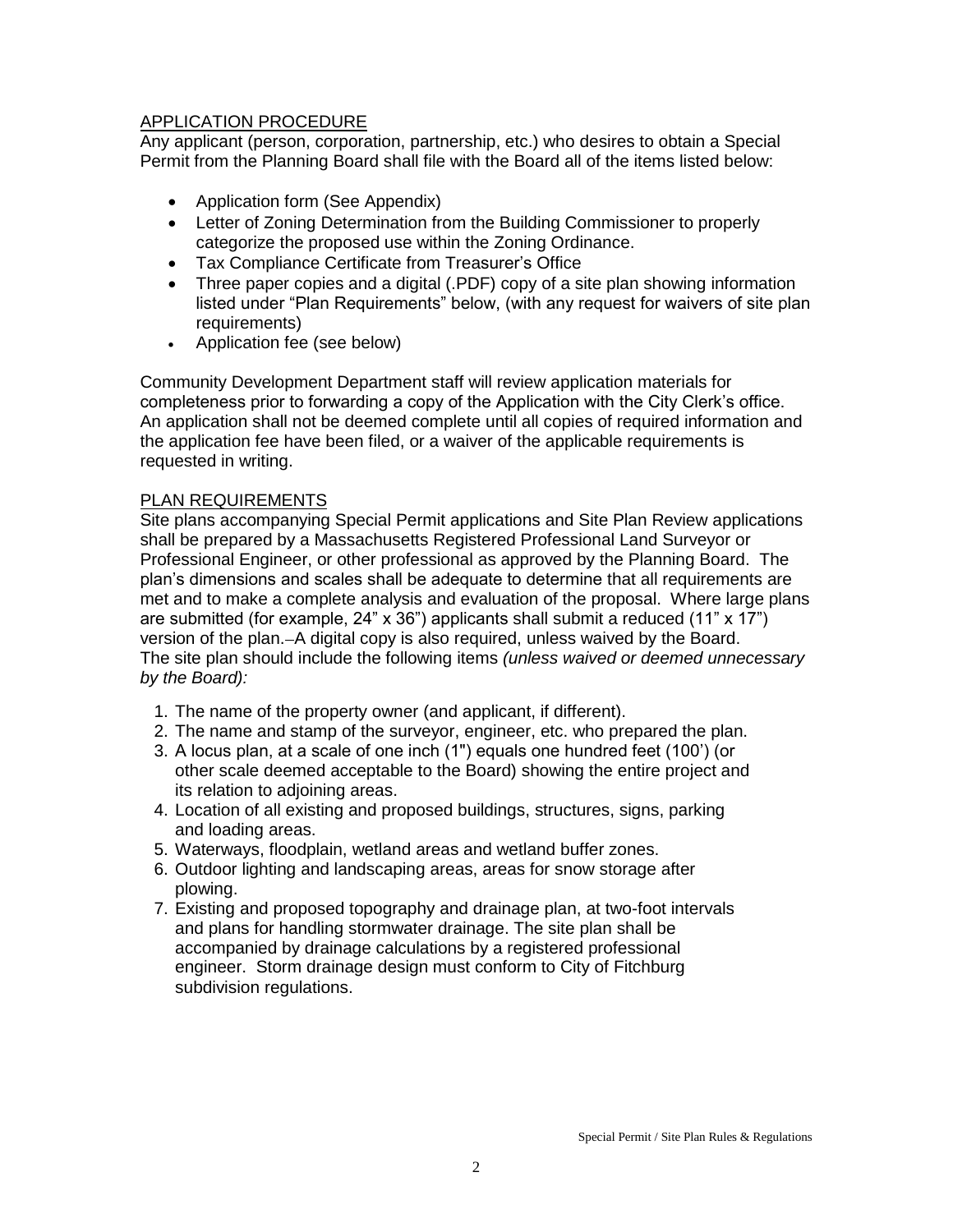# FEES

Special Permit application fees are listed below. No Special Permit public hearing will be scheduled without the receipt of the appropriate filing fee. Checks shall be made payable to "City of Fitchburg". *(Note: application fees are non-refundable) (See also "Review Fee" section below)*

| <b>Special Permit</b><br>(other than PUD or Flexible Development) | \$300                        |
|-------------------------------------------------------------------|------------------------------|
| Planned Unit Development or                                       | \$25 per dwelling unit       |
| <b>Flexible Development</b>                                       | (plus \$100 publication fee) |

Modification or Amendment of Special Permit \$25

The Planning Board may, by majority vote, reduce or waive the Special Permit application fee for non-profit or municipal applicants. Where a Special Permit use also requires a Site Plan Review under Section 181.94 of the Ordinance, only the higher of the two application fees shall be charged.

# REVIEW BY OTHER BOARDS AND DEPARTMENTS

Per Section 181.933, "Special Permit Procedures", Applications and plans for Special Permits shall be forwarded to other boards and departments for review and comment as necessary. If no comments have been received from Departments within two weeks of their transmittal, it shall be deemed as No Comment.

#### PUBLIC HEARING

The Planning Board shall open a public hearing in accordance with the provision of MGL Ch.40A, S.11 within sixty-five days following the submittal of a completed application. All materials to be transmitted to the Board must be submitted by one week prior to meeting.

# WITHDRAWAL OF APPLICATION

A Special Permit application may be withdrawn without prejudice by an applicant prior to publication of the public hearing notice by submission of a letter to the Planning Board requesting such withdrawal. An application for which notice of public hearing has been published may be withdrawn only with approval of the Planning Board. In this case, one-half of the filing fee may be returned to the petitioner with the approval of the Board.

# REVIEW FEES

#### *(Adopted under the authority of M.G.L. Ch. 44, Section 53G)*

Upon reviewing a Special Permit application, if the Planning Board determines that the assistance of outside consultants is warranted due to the size, scale or complexity of a proposed project, or because of a project's potential impacts, it may require that applicants pay a "review fee", in addition to the normal special permit application fee. The review fee may consist of the reasonable costs incurred by the Board for the employment of outside consultants engaged by the Board to assist in the review of an application. The amount of the review fee to be paid by the applicant shall be estimated by the Board on an individual project basis. The Board may engage the services of traffic engineers, civil engineers, lawyers or other appropriate professionals who can assist the Board in analyzing a project.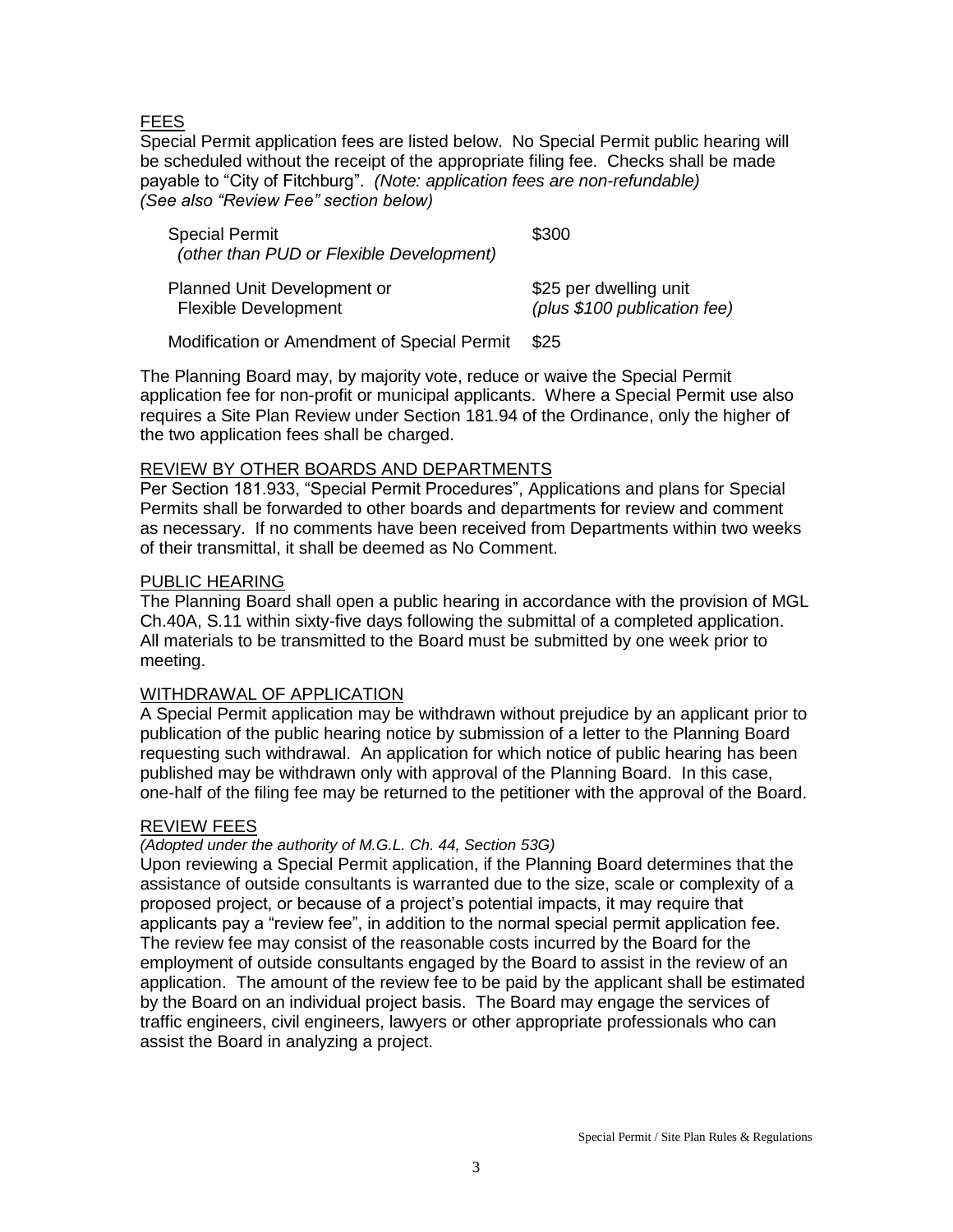Funds received by the Board pursuant to this section shall be deposited with the City Treasurer who shall establish a special account for this purpose. Expenditures from this account shall be made at the direction of the Planning Board without further appropriation and shall be made only in connection with the review of a specific project or projects for which a review fee has been or will be collected from the applicant. Failure of an applicant to pay a review fee shall be grounds for denial of the Special Permit. When the review fee account is depleted, an additional deposit shall be made by the applicant.

Any applicant may take an administrative appeal from the selection of the outside consultant to the City Council. The grounds for such an appeal shall be limited to claims that the consultant selected has a conflict of interest or does not possess the minimum required qualifications, as specified in MGL c. 44, s. 53G.

Review fees may only be spent on services rendered in connection with the specific project for which they were collected. Accrued interest may also be spent for this purpose. At the completion of the Planning Board's review of a project, any excess amount in the account, including interest, attributable to a specific project, shall be refunded to the applicant, or the applicant's successor in interest. A final report of said account shall be made available to the applicant or the applicant's successor in interest. For the purpose of this regulation, any person or party claiming to be an applicant's successor in interest shall provide the Board with documentation establishing such succession in interest.

Any reports generated by the employment of outside consultants shall be public information and shall be available, at a reasonable copying fee, to any member of the public. The special permit applicant shall also be provided with a copy of any such report.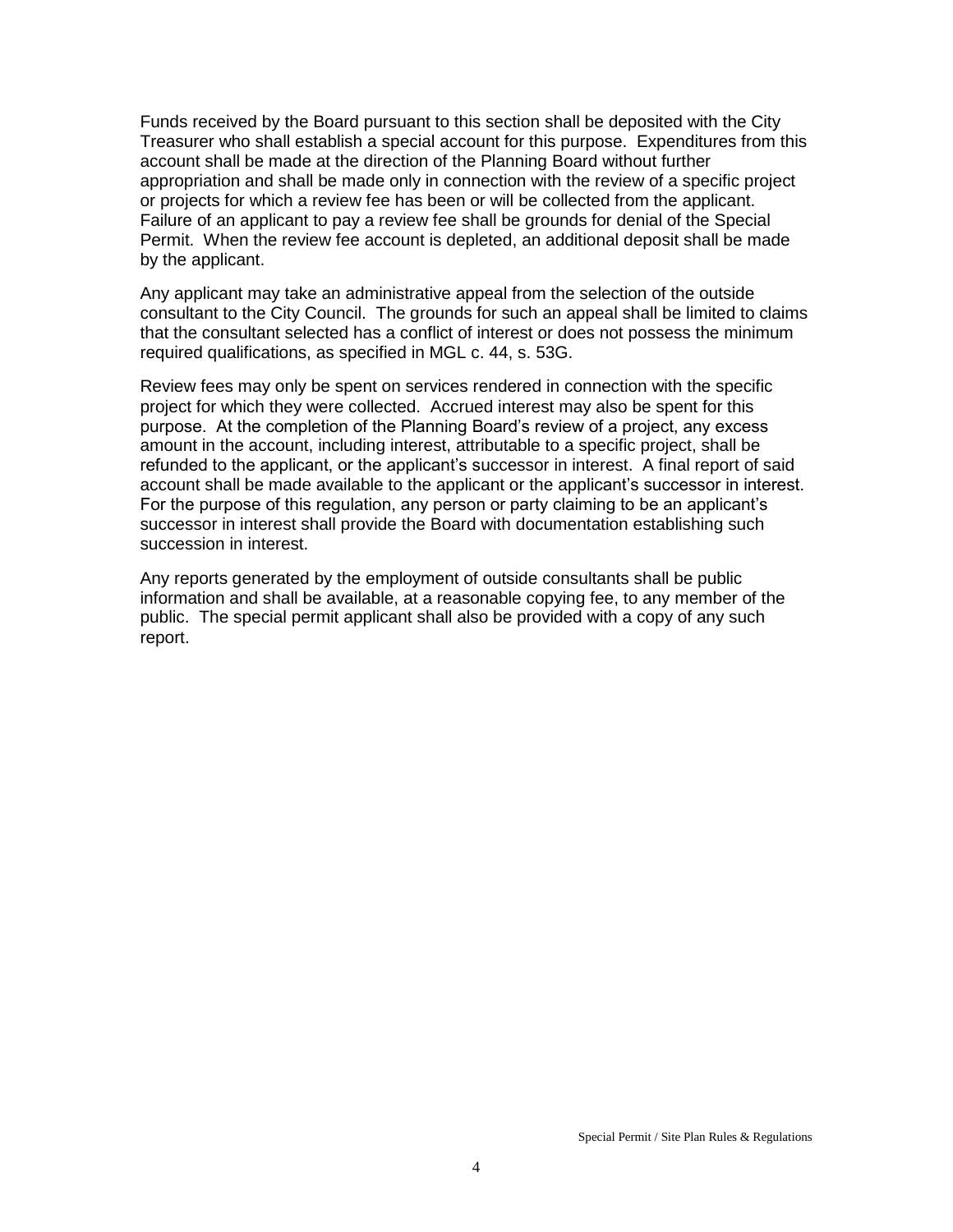# SPECIAL REQUIREMENTS FOR CERTAIN TYPES OF SPECIAL PERMITS

In addition to the requirements of Section 181.93 of the Zoning Ordinance, applications for the following types of Special Permits should be accompanied by additional information as follows:

# *"Infill" Lots*

*(Refer to Section 181.425, "Certain Undersized [Infill] Lots")* The purpose of the infill lot provision is:

- To facilitate the reuse of vacant, condemned, or substandard property within existing urban or blighted areas as single family dwelling units.
- To reduce vagrancy, litter, abandoned or substandard structures.
- To lessen density and promote single-family owner occupied homeownership in urban areas, and
- To improve the neighborhood character.
- 1. An "infill" lot application shall be accompanied by a copy of the registered or recorded deed and a plan, similar to a "Mortgage Inspection Plan", showing the footprint of the proposed building, setbacks from property lines, and area(s) for offstreet parking. *The application shall also include information on the style of dwelling to be built (or an architectural elevation of the structure),* and information to show how the proposed dwelling is consistent in scale and setbacks with abutting structures and those in the immediate neighborhood.
- 2. Infill lots must have frontage on an approved way and which the Planning Board determines to provide suitable access to the buildable portion of the lot. Approved ways include a public way or a way which the City Clerk certifies is maintained and used as a public way, or a way shown on a plan thereto approved and endorsed in accordance with the Subdivision Control Law. A paper street is not an approved way.
- 3. Infill lots shall be served by both public sewer and public water in all districts, or otherwise comply with applicable zoning lot size requirements.
- 4. A lot with an existing dwelling on it may not be subdivided into a non-conforming lot for the purpose of creating an infill lot. No [lot](http://80-www.ordinance.com.ezsm.ez.cwmars.org:4600/dtsearch/D-25009015-gl.html#G34) shall be changed in size, shape, or ownership so that the [height,](http://80-www.ordinance.com.ezsm.ez.cwmars.org:4600/dtsearch/D-25009015-gl.html#G28) area, [yard,](http://80-www.ordinance.com.ezsm.ez.cwmars.org:4600/dtsearch/D-25009015-gl.html#G53) frontage, or off-street parking requirements are no longer satisfied.
- 5. Smaller non-conforming lots held in common ownership maybe combined and resubdivided into infill lots, upon determination of the Planning Board that said development conforms to the general purpose of the infill lot section herein described.
- 6. The subdivision of a parcel that was existing at the time of the adoption of the infill lot section (July 21, 2001) in order to create an infill lot is **not permitted.**  (Note: "subdivision" as used in this section shall mean "adding new property lines". This does not include re-subdivision of existing lots where the total number of lots stays the same or decreases.)
- 7. A single-family dwelling constructed under the Infill provision shall be deed restricted for use as a single-family dwelling.
- 8. A single-family dwelling constructed under the Infill provision shall not be changed in size, shape, or ownership so that the [height,](http://80-www.ordinance.com.ezsm.ez.cwmars.org:4600/dtsearch/D-25009015-gl.html#G28) area, [yard,](http://80-www.ordinance.com.ezsm.ez.cwmars.org:4600/dtsearch/D-25009015-gl.html#G53) frontage, or off-street parking requirements approved therein are no longer satisfied.
- 9. A single family dwelling constructed on a lot under the Infill provision shall not be further subdivided.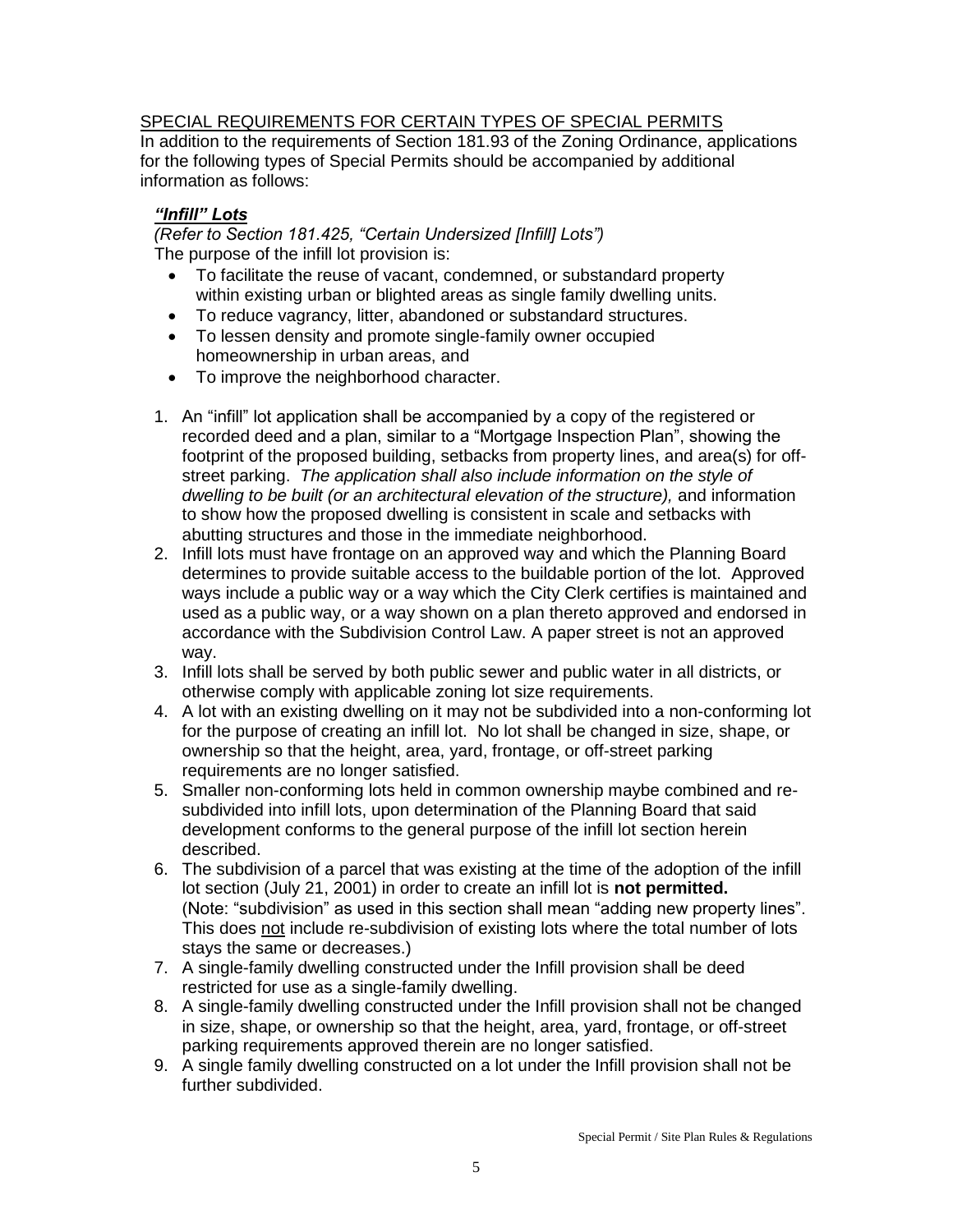- 10. At a minimum, the structure (including stairs, front porches etc.) shall have minimum side and front setbacks of 15 feet. (Refer to Section 181.4216).
- 11. Notwithstanding the height limit in Section 181.414, dwellings on infill lots shall be limited to 2½ stories high.
- 12. The Planning Board shall notify City Council of all infill lot Special Permit applications and public hearing dates
- 13. If it is determined that a stormwater management plan is required, the stormwater management plan shall be subject to review and approval by the City of Fitchburg DPW and/or Conservation Commission as part of the special permit conditions.
- 14. Where steep slopes are encountered, the proponent shall recommend and install a permanent and aesthetic means of stabilizing the slope(s).
- 15. Frontage on a slope shall have a machine made asphalt berm placed along the length of the public or private way.
- 16. At a minimum, the front yard shall be loamed and seeded. Areas with ledge, hardpan, sandy or otherwise unfavorable topsoil shall be provided with a minimum of 6" loamed base unless waived by the Board.
- 17. Infill lot driveways shall be paved and shall meet the residential parking provisions under 181.75 and applicable off-street parking requirements of 181.51. (See below for reference)
- 18. Permanent access to lots are subject to obtaining applicable curb cut permit(s).
- 19. The approval of an infill lot Special Permit does not preclude compliance with other applicable zoning or subdivision control regulations.
- 20. The approval of an infill lot Special Permit does not preclude or supercede existing deed restrictions, easements, rights of access etc. It is the responsibility of the property owner and/or applicant to prepare and ensure that a site plan complies with said conditions.

*FYI, here are some other sections of the Zoning Ordinance that may have an impact on Infill lots:*

- *181.512(A)(1) Two off-street parking spaces for each dwelling unit.*
- *181.5141 Parking areas [shall](http://80-www.ordinance.com.ezsm.ez.cwmars.org:4600/ordinances/25/027/075/D-25027075-gl.html#G160) be clearly delineated an[d shall](http://80-www.ordinance.com.ezsm.ez.cwmars.org:4600/ordinances/25/027/075/D-25027075-gl.html#G160) be provided with a permanent dust free surface and adequate drainage.*
- *181.5143 Each off-street [lot](http://80-www.ordinance.com.ezsm.ez.cwmars.org:4600/ordinances/25/027/075/D-25027075-gl.html#G92) [shall](http://80-www.ordinance.com.ezsm.ez.cwmars.org:4600/ordinances/25/027/075/D-25027075-gl.html#G160) have a[n access driveway](http://80-www.ordinance.com.ezsm.ez.cwmars.org:4600/ordinances/25/027/075/D-25027075-gl.html#G34) no more than thirty-six (36) feet.*
- *181.5144 Off-street parking [shall](http://80-www.ordinance.com.ezsm.ez.cwmars.org:4600/ordinances/25/027/075/D-25027075-gl.html#G160) be set back at least three (3) feet from any property line, [building](http://80-www.ordinance.com.ezsm.ez.cwmars.org:4600/ordinances/25/027/075/D-25027075-gl.html#G53) and sidewalk.*
- *181.7511 Except in the case of a common driveway, no driveway [shall](http://80-www.ordinance.com.ezsm.ez.cwmars.org:4600/ordinances/25/027/075/D-25027075-gl.html#G160) be located within ten (10) feet of any side or rea[r lot](http://80-www.ordinance.com.ezsm.ez.cwmars.org:4600/ordinances/25/027/075/D-25027075-gl.html#G92) line unless the Planning [Board](http://80-www.ordinance.com.ezsm.ez.cwmars.org:4600/ordinances/25/027/075/D-25027075-gl.html#G144) determines that said driveway will provide safe and reasonable access for fire, police and emergency vehicles.*
- *181.7512 The distance of any driveway measured from the edge of traveled portion of the way providing access to th[e lot](http://80-www.ordinance.com.ezsm.ez.cwmars.org:4600/ordinances/25/027/075/D-25027075-gl.html#G92) to the point where the principa[l building](http://80-www.ordinance.com.ezsm.ez.cwmars.org:4600/ordinances/25/027/075/D-25027075-gl.html#G53) is proposed [shall](http://80-www.ordinance.com.ezsm.ez.cwmars.org:4600/ordinances/25/027/075/D-25027075-gl.html#G160) not exceed a distance of five hundred (500) feet, unless the Planning [Board](http://80-www.ordinance.com.ezsm.ez.cwmars.org:4600/ordinances/25/027/075/D-25027075-gl.html#G144) [shall](http://80-www.ordinance.com.ezsm.ez.cwmars.org:4600/ordinances/25/027/075/D-25027075-gl.html#G160) determine that said driveway will provide safe and reasonable access for fire, police and emergency vehicles.*
- *181.7513 The grade of each driveway where it intersects with the edge way providing access to the [lot](http://80-www.ordinance.com.ezsm.ez.cwmars.org:4600/ordinances/25/027/075/D-25027075-gl.html#G92) [shall](http://80-www.ordinance.com.ezsm.ez.cwmars.org:4600/ordinances/25/027/075/D-25027075-gl.html#G160) not exceed five percent (5%) for a distance of 20 feet from the traveled surface of such way unless the Planning [Board](http://80-www.ordinance.com.ezsm.ez.cwmars.org:4600/ordinances/25/027/075/D-25027075-gl.html#G144) determines that said driveway will provide safe and reasonable access for fire, police and emergency vehicles.*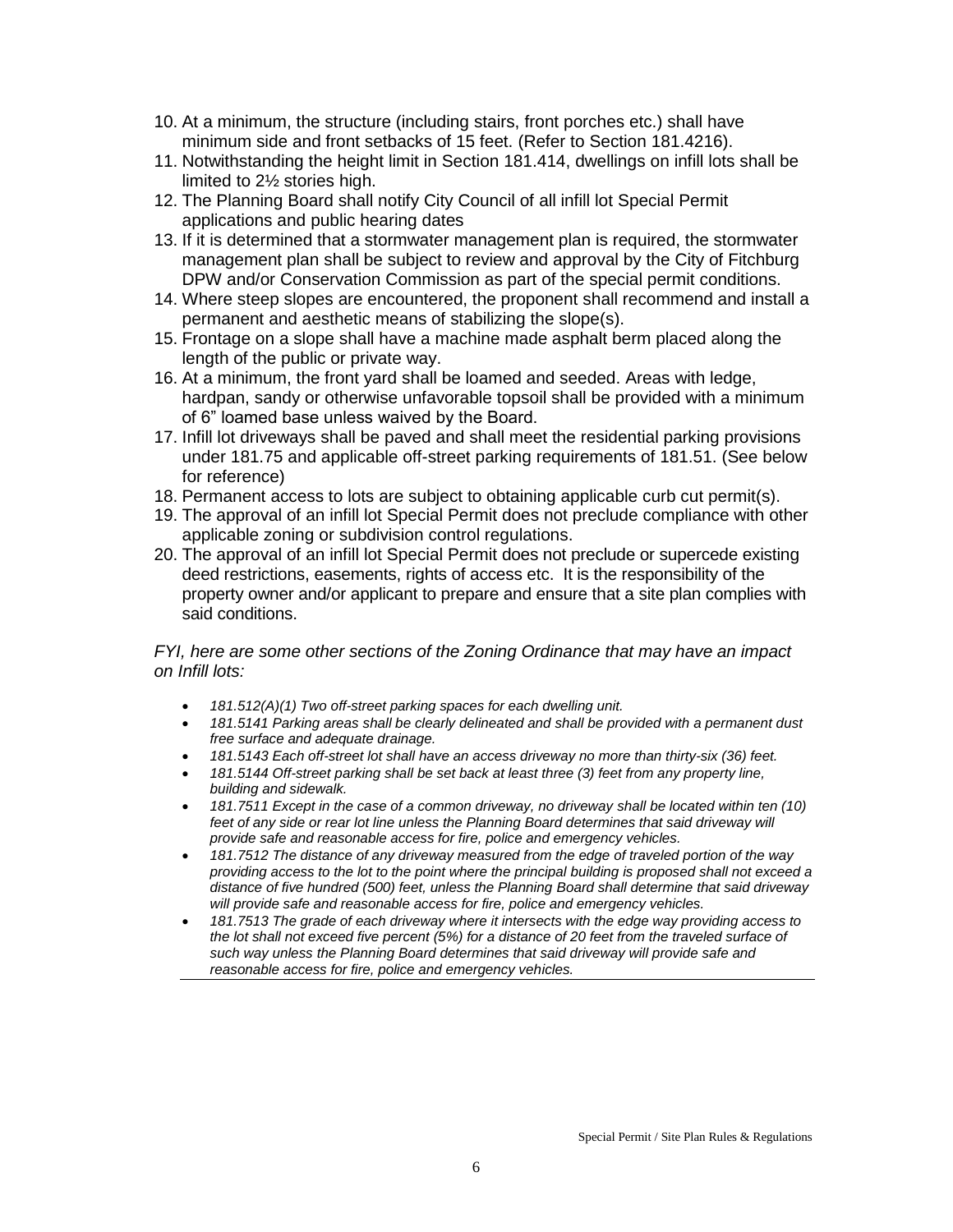#### **Wireless Communications Facilities**

*(Please refer to Section 181.62, "Wireless Communication Facilities")* Prior to submitting a Special Permit application for a Wireless Communication Facility under Section 181.313(c)(24) of the Zoning Ordinance, the applicant should consult with the Board and Community Development Department staff as to the need for a visual simulation study, the identification of the several viewlines of the proposed facility, the date and time of any simulation, (crane or balloon test), etc., and any potential waivers to be requested by the applicant. Wireless facility Special Permit applications shall also be accompanied by stamped, addressed envelopes to all property owners (according to the latest available tax listing certified by the Assessors Office) within a ¼ mile (1,320-foot) radius of the site of the proposed facility.

#### *Common Driveways*

#### (Please refer to Section 181.752 of the Ordinance)

For lots to be used for residential dwelling purposes where adequate access is provided across the frontage, the Planning Board may grant a Special Permit to allow common driveways for no more than two lots that meet the zoning requirements. Common driveways may be permitted to allow for more efficient traffic flow, to reduce traffic hazards from numerous individual driveways, to consolidate access to lots across wetland resources, and otherwise where, in the Planning Board's judgment, such an arrangement will be more advantageous to the neighborhood than separate driveways. The applicant shall submit documents, plans, and profiles for approval to the Planning Board in accordance with Section 181.752 of the Ordinance and the Fitchburg Planning Board Rules and Regulations for Special Permits and Site Plan Review.

The Common Driveway shall be within a common access and utility easement at least twenty-five (25) feet wide. All proposed utilities within the common driveway shall be shown on the plan submitted with the Special Permit application. At a minimum, the first twenty-five (25) feet from the public way shall be paved with bituminous asphalt with a total thickness of three inches and return (corner) radii of twenty-five (25) feet. Longer paving distances may be required due to factors such as length or grade of driveway, erosion, visual impacts or safety factors. Access from within the common driveway to the public way shall be so drained as to prevent damage or hazard to abutting properties or public streets.

A permanent marker not greater than six (6) square feet in area with a diagram listing addresses of the properties shall be placed at the edges of the driveway where it meets the public way and where the common driveway meets each individual lot driveway. Where a common driveway accesses a roadway other than a public way, additional address markers may be required. The common driveway may be named, but the name must be approved by the Planning Board during the Special Permit review or at the time of application for street numbering to the DPW.

Should the Special Permit be approved, a document shall be recorded at the Registry of Deeds and shall so be recited in and attached to every deed to each lot served by the common drive. Such document must include the following:

- 1. Provisions for allocating responsibility for maintenance, repair and/or reconstruction of the common driveway, drainage system and signage.
- 2. Text of proposed easements including meets and bounds description.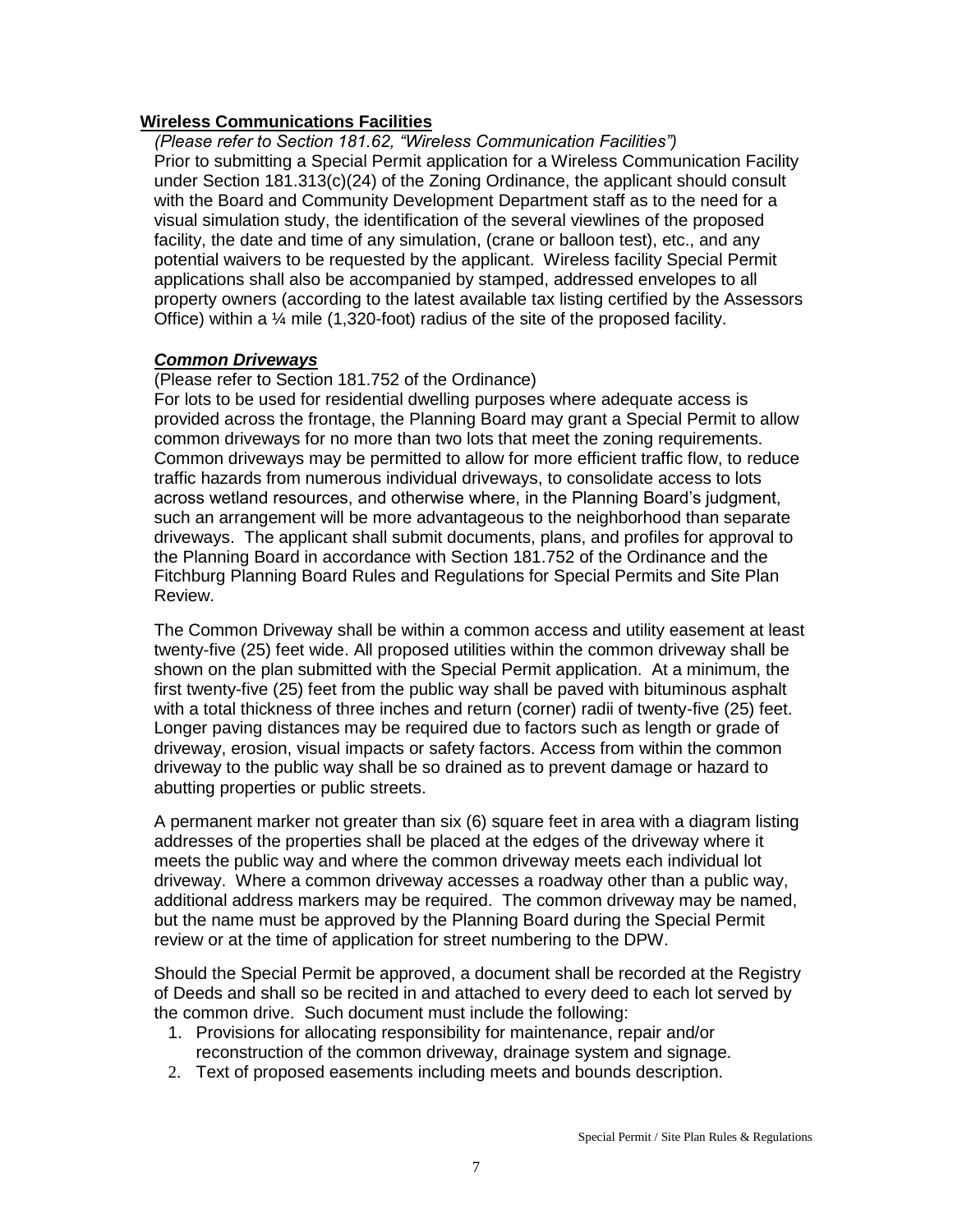#### WAIVERS

Any of the requirements of these Rules & Regulations may be waived, in part or in total, at the discretion of the Planning Board, if the Board determines that the waiver(s) will not be detrimental to the purpose of the Special Permit section of the Ordinance, and will be in the best interest of the City.

#### MODIFICATIONS TO SPECIAL PERMITS

A Special Permit issued by the Planning Board may be modified in the following manner:

#### *Minor Changes*

Proposed changes to plans or conditions attached to a Special Permit which are deemed by the Board to be minor in nature may be allowed following submittal of a written request, including the reason such changes are necessary, to the Community Development Department. The Planning Board may vote to approve such changes only if it finds that the scope and nature of the original Special Permit would not be significantly changed.

#### *Major Changes*

Proposed changes to plans or conditions attached to a Special Permit which are deemed by the Planning Board to be major in nature may be made only after following the same notice and hearing procedures as for the original Special Permit. The petitioner shall submit a written request describing such changes, accompanied by the reason such changes are necessary, and the applicable application fee.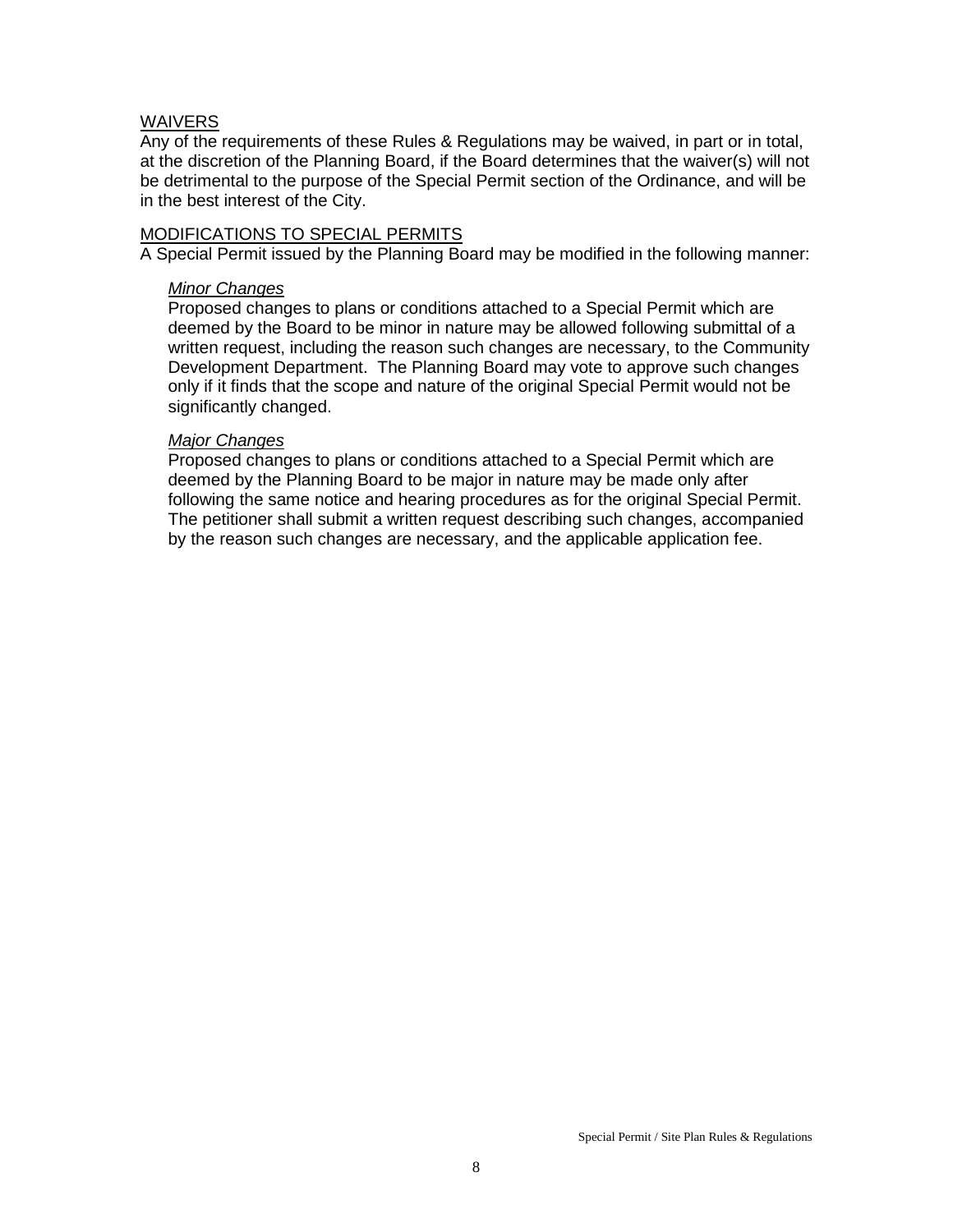# **III. SITE PLAN REVIEW**

# **AUTHORITY**

These Rules and Regulations are adopted by the Planning Board under the authority in Section 181.947 of the Fitchburg Zoning By-law. These Rules & Regulations become effective upon their adoption by majority vote by the Board at a public meeting.

# APPLICATION PROCEDURE

Any applicant (person, corporation, partnership, etc.) who desires to obtain Site Plan Approval from the Planning Board shall file with the Board all of the items listed below.

- Application form (See Appendix)
- Letter of Zoning Determination from the Building Commissioner to properly categorize the proposed use within the Zoning Ordinance.
- Tax Compliance Certificate from Treasurer's Office
- Three paper and a digital (.PDF) copy of a site plan showing information listed under "Plan Requirements" below, (with any request for waivers of site plan requirements)
- Application fee (see below)

Community Development Department staff will review application materials for completeness prior to forwarding a copy of the Application with the City Clerk's office. An application shall not be deemed complete until all copies of required information and the application fee have been filed, or a waiver of the applicable requirements is requested in writing.

# PLAN REQUIREMENTS

Site Plans shall include the same information as specified in the Special Permit section (see page 2 above), unless waived by the Board.

# MAJOR / MINOR SITE PLAN

# *(Refer to Section 181.9441 of Zoning Ordinance)*

Proposed uses subject to site plan review which will not exceed a total gross floor area of 2,000 square feet, nor generate the need for more than 10 parking spaces shall be deemed a "minor site plan." All other site plans will be deemed a major site plan, requiring notice and a public hearing per Section 181.942. Minor site plans, at the discretion of the Planning Board, may be required to set forth all of the information required by Section 181.943; provided, however, that the requirements for the preparation of such plans shall normally be relaxed by the Planning Board.

# FEES

Site Plan application fees are as listed below. No review for hearing will be scheduled without the receipt of the appropriate filing fee. Checks shall be made payable to "City of Fitchburg". *(Note: application fees are non-refundable)* 

| Non-residential use                | \$300                                     |
|------------------------------------|-------------------------------------------|
| <b>Multifamily Residential Use</b> | \$100 per dwelling unit, but max. \$1,000 |
| Minor site plan                    | \$25                                      |
| Modification/Revision              |                                           |
| of approved Site Plan              | \$25                                      |

The Planning Board may, by majority vote, reduce or waive the application fee for non-profit or public applicants.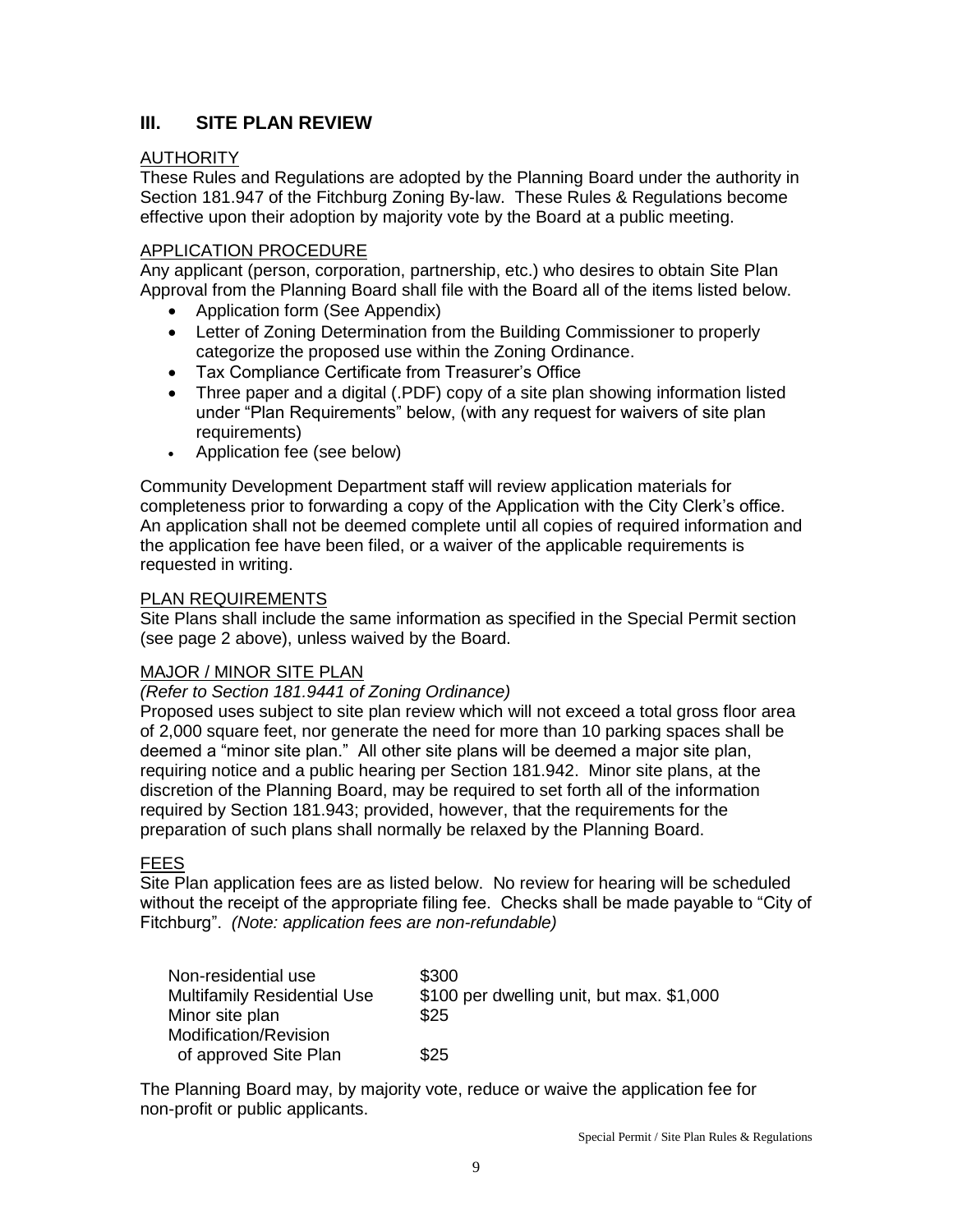### WAIVERS

Any of the requirements of these Rules & Regulations may be waived, in part or in total, at the discretion of the Planning Board, if the Board determines that the waiver(s) will not be detrimental to the purpose of this section, and will be in the best interest of the City.

#### SITE PLAN CRITERIA

(Please refer to Section 181.945 of the Zoning Ordinance)

Site Plan approval shall be granted upon determination by the Planning Board that the plan meets the following objectives: *(Refer to Section 181.945 of the Ordinance)* 

- Provide adequate access to each structure for fire and service equipment,
- Make adequate provision for utilities and stormwater drainage consistent with the functional requirements of the Planning Board's Subdivision Rules and Regulations.
- Minimize the volume of cut and fill, the number of removed trees 6-inch caliper or larger, the length of removed stone walls, the area of wetland vegetation displaced, the extent of stormwater flow increase from the site, soil erosion, and threat of air and water pollution;
- Maximize pedestrian and vehicular safety both on the site and egressing from it;
- Minimize obstruction of scenic views from publicly accessible locations;
- Minimize visual intrusion by controlling the visibility of parking, storage, or other outdoor service areas viewed from public ways or premises residentially used or zoned;
- Minimize glare from headlights and lighting intrusion;
- Minimize unreasonable departure from the character, materials, and scale of buildings in the vicinity, as viewed from public ways and places;
- Minimize contamination of groundwater from on-site waste-water disposal systems or operations on the premises involving the use, storage, handling, or containment of hazardous substances;
- Ensure compliance with the provisions of this Zoning Ordinance, including parking and landscaping.

#### **SITE PLAN REVIEW DECISION**

The Planning Board may impose reasonable conditions in the Site Plan Approval, at the expense of the applicant. Where a plan is approved with modifications, one paper and one digital copy of the revised site plan shall be submitted to the Community Development Department prior to the release of a Site Plan Approval decision.

#### LAPSE OF SITE PLAN APPROVAL

Per Section 181.946 of the Zoning Ordinance, Site Plan Approval shall lapse after one year from the grant thereof if a substantial use thereof has not sooner commenced except for good cause. Such approval may, for good cause, be extended in writing by the Planning Board upon the written request of the applicant.